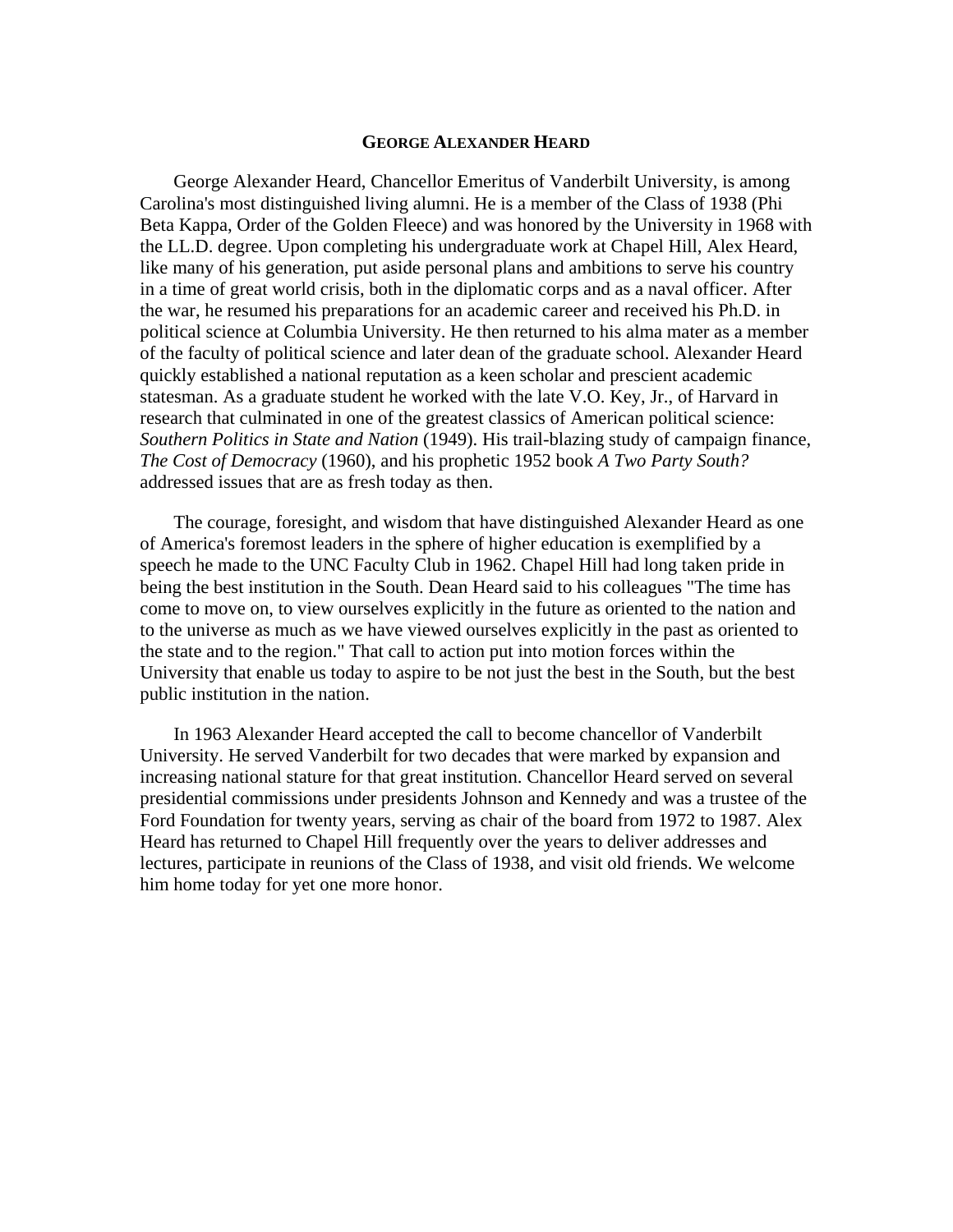# **BERTHA MERRILL HOLT**

Bertha Merrill Holt enrolled in the UNC School of Law in 1939 when few women dared cross the threshold of that male bastion and attended for two years before transferring to the University of Alabama where she earned her LL.B degree. After an early career as an attorney with the United States Department of the Interior and the United States Department of the Treasury, B Holt resolved to devote her middle years to her husband and three children.

B Holt was appointed to fill a vacancy in the House of Representatives of the 1975 North Carolina General Assembly and went on to win re-election to eight consecutive terms. Her legislative career was distinguished by her persistent and effective advocacy of causes related to environmental concerns, social welfare, hospice care, adult day care, and women's issues. She has chaired the Legislative Ethics Committee, the House Committee on Constitutional Amendments, the Select Committee on Structured Sentencing, and the House Appropriations Subcommittees on Transportation and Justice and Public Safety. In 1982 she became the first woman to serve on the powerful Joint Commission on Governmental Operations.

B Holt has been a life-long faithful and devoted lay leader of the Episcopal Church in the Diocese of North Carolina. She was the first woman to serve on the governing board of her parish church and the first to serve as its senior warden. At the diocesan level, she was the first woman elected to the Standing Committee of the diocese (the highest position open to a lay person) and has served several terms on the Diocesan Council.

B's undergraduate alma mater, Agnes Scott College, has given her its Outstanding Alumna Award and she is included in *Who's Who of American Women*. Although her academic degrees are from other institutions, she proudly claims Chapel Hill as alma mater. We also proudly claim B as our own and honor her with this Distinguished Alumna Award. [B's automobile has a bumper sticker that says "YOU ARE FOLLOWING AN UPPITY WOMAN." Today we proudly honor this "uppity woman" with this Distinguished Alumna Award.]

The portion in brackets was read from the podium but does not appear in the printed citation. JSF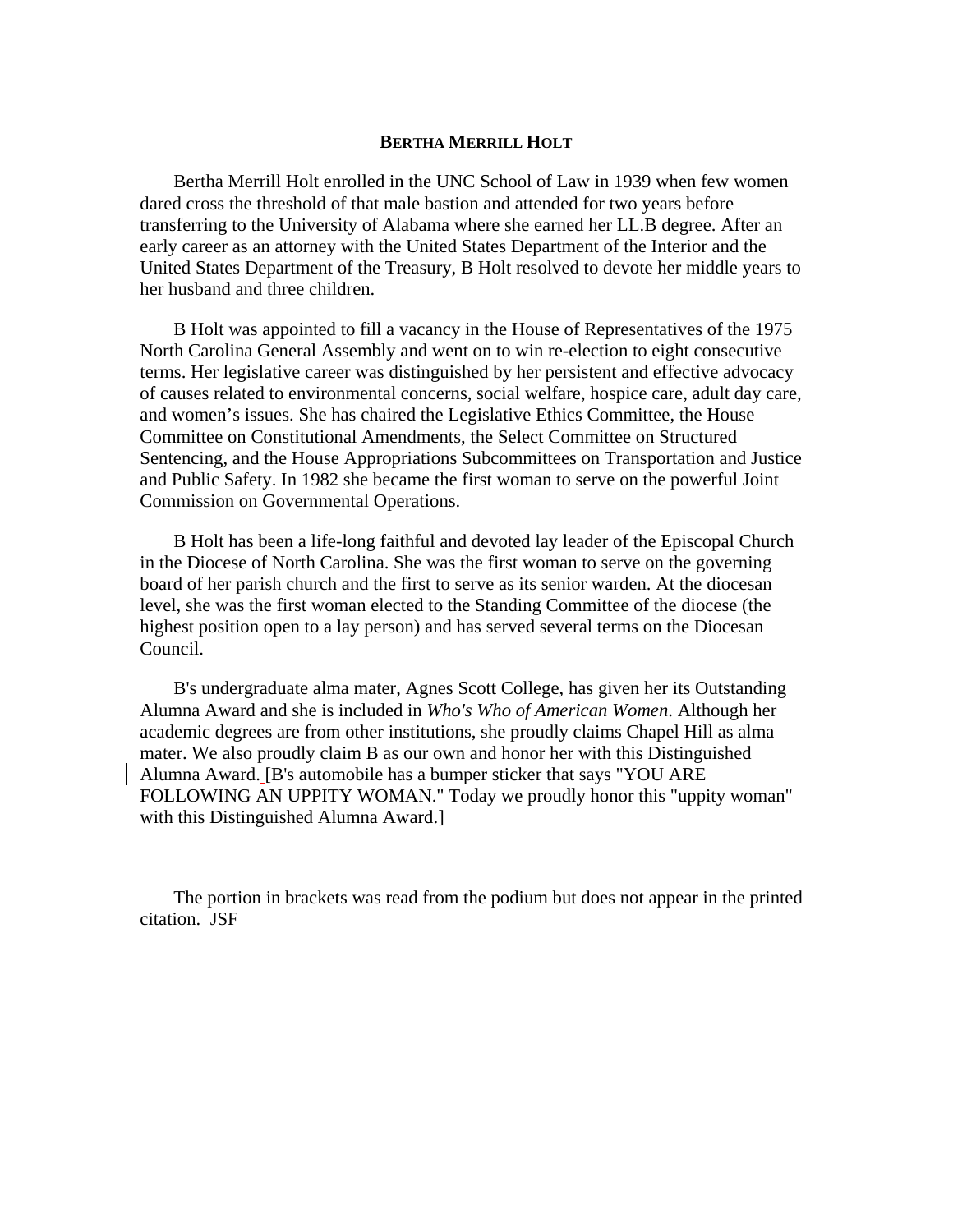# **WILLIAM HARRIS HOOKS**

William Harris Hooks is one the nation's most distinguished authors of children's literature. A native of Columbus County, William Hooks entered the University in 1939. He interrupted his academic career to serve in World War II but returned to Chapel Hill to complete his A.B. degree in 1947. He majored in dramatic art and was inducted into Phi Beta Kappa. He earned his M.A. in History in 1950.

William Hooks has written more than 50 books for children. His many awards include the Irma S. and James H. Black Award for Lifetime Achievement in Children's Literature. Many of his books draw on his North Carolina roots. *The Legend of the White Doe* is based on a Native-American legend of Virginia Dare. *Cross the Line* and *Circle of Fire* recall a childhood in eastern North Carolina. *Snowbear Whittington* tells the Appalachian version of Beauty and the Best. *Freedom's Fruit*, which won the American Association of University Women's 1996 Award for Juvenile Literature, is based on African-American conjuring during slavery.

For more than fifteen years William Hooks was a consultant to all four national television networks on appropriate language and content for children's programming. He was also for twenty-five years Director of Publications for the Bank Street College of Education in New York City. Under his leadership, the College produced the first basal elementary school reading program that was ethnically integrated and urban oriented.

Although principally known as an author, William Harris Hooks is also a talented dancer and choreographer. He has created dances for fourteen outdoor dramas, including *Unto These Hills* and *Horn in the West*. The spectacular Eagle Dance from *Unto These Hills* is his work.

For a lifetime of distinguished service in the field of children's literature the University is pleased to present to William Harris Hooks its Distinguished Alumnus Award.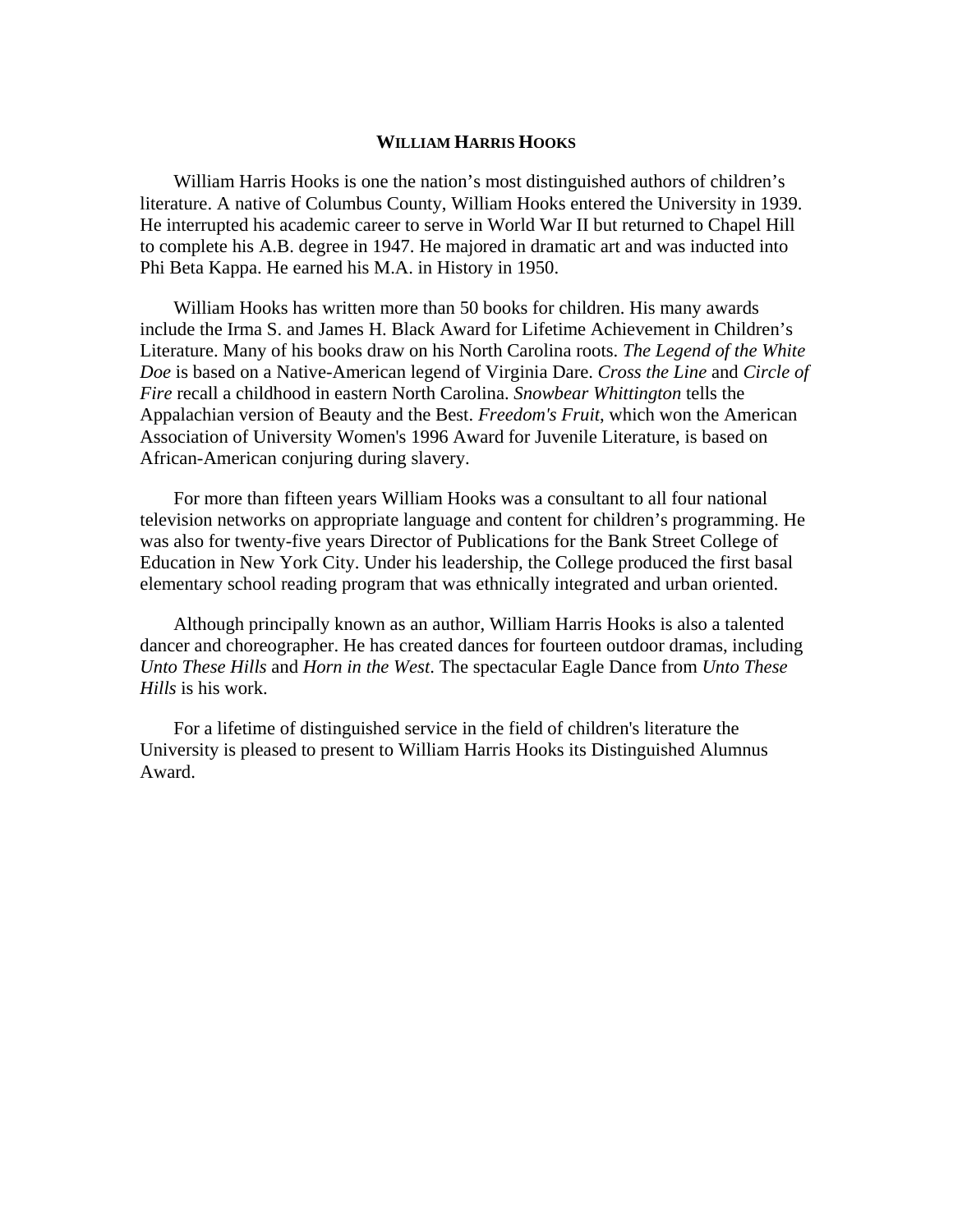# **BANKS DAYTON KERR**

Banks Kerr received the degree of Bachelor of Science in Pharmacy at UNC-Chapel Hill in 1943. He immediately entered military service and saw action in the Pacific Theater. In 1950, he opened the first Kerr Drug pharmacy in Cameron Village, Raleigh. Eventually, the Kerr Drug chain grew to more than 100 North Carolina locations, employing 1,500 people. The chain merged with Eckerd Pharmacy in 1997.

Banks Kerr has served his profession as president of many state and national organizations and his bond with Carolina has remained strong and constant. He has served on our Board of Visitors and the Pharmacy Foundation of North Carolina. He is a Council Member of the Chancellor's Club, has been honored by the School of Pharmacy with its Distinguished Service Award, and was the first W. J. Smith Practitioner-in-Residence. He has been a generous and largely anonymous benefactor of countless people and organizations in the Triangle Area. His initially anonymous challenge gift to the School of Pharmacy's capital campaign played a large part in the success of that effort which is now being realized by the imminent construction of Banks D. Kerr Hall.

For his accomplishments in the business world, his outstanding contributions to the profession of pharmacy, his devotion and generosity to this University, and his philanthropy, the University is pleased to present to Banks Dayton Kerr this Distinguished Alumnus Award.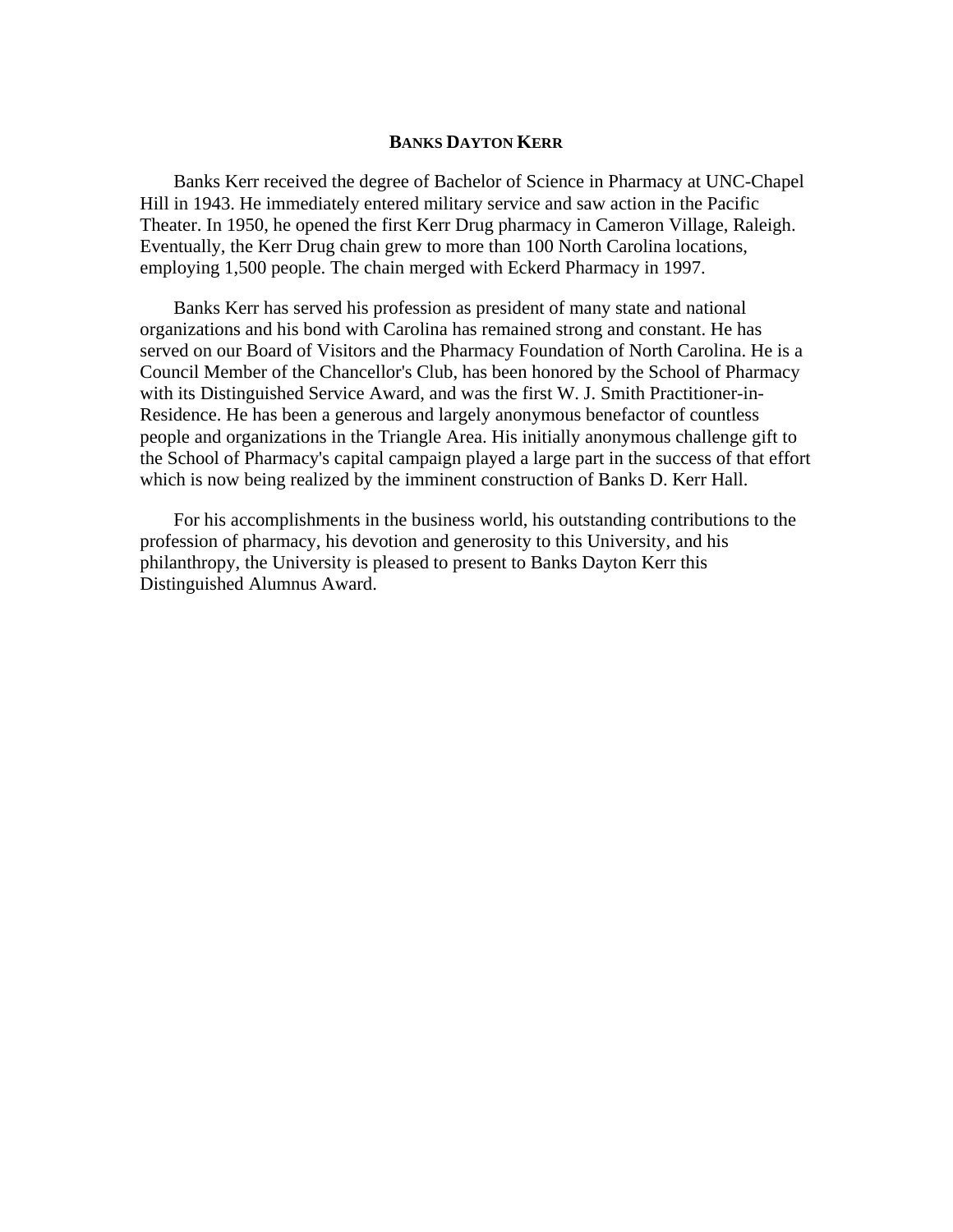#### **JOHN LASSITER SANDERS**

John Lassiter Sanders, Class of 1950, has distinguished himself through a career of service to the people of North Carolina and this University that displays an astonishing breadth and depth: president of the Student Body, legal scholar, talented University administrator, pioneer in historic preservation, generous benefactor of the University, collector, connoisseur, friend and mentor to student leaders.

John Sanders joined the University faculty in 1956 and served the University as scholar and administrator until his retirement in 1994. His abiding scholarly interest in the North Carolina Constitution has made him the foremost authority on the development and interpretation of that document. He was director of the Institute of government for twenty-four years (1962-73, 1979-92) and served as the first vice president for planning of The University of North Carolina (1973-78). Under his skillful leadership, the Institute developed an international reputation as the world's premier public service institution focused on the interests and concerns of regional and local government.

Among the distinctions that this University has previously conferred on John Sanders are the Thomas Jefferson Award (1988), the General Alumni Association's Distinguished Service medal (1992), the C. Knox Massey Award (1993), the William Richardson Davie Award (1997), and the North Carolinana Award (1997). The Board of Governors honored him with the University Award (1995) and the State of North Carolina with the North Carolina Award (1996).

[May I now ask that Ann Beal Sanders stand and be recognized for the remainder of the reading of the citation.]

Of all their many accomplishments, John and Ann Sanders have taken the most pleasure in their work in historic preservation, their devotion to the history and traditions of the University, and their warm friendship with generations of student leaders at Chapel Hill. They are the donors of the ceremonial staff borne by the faculty marshal, the chancellor's medallion, and the restored cornerstones of Old East and South Building, and they arranged for the North Caroliniana Society to acquire a historic silver cup for its annual award. They have lent or donated countless works of art and furnishings of historical significance to such sites as the White House, the National Portrait Gallery, Tryon Palace, and the North Carolina Governor's Mansion. John and Ann's friendship has given a rich depth and texture to the Carolina experience of hundreds of student leaders.

To the many honors John has already received, the University now adds this Distinguished Alumnus Award.